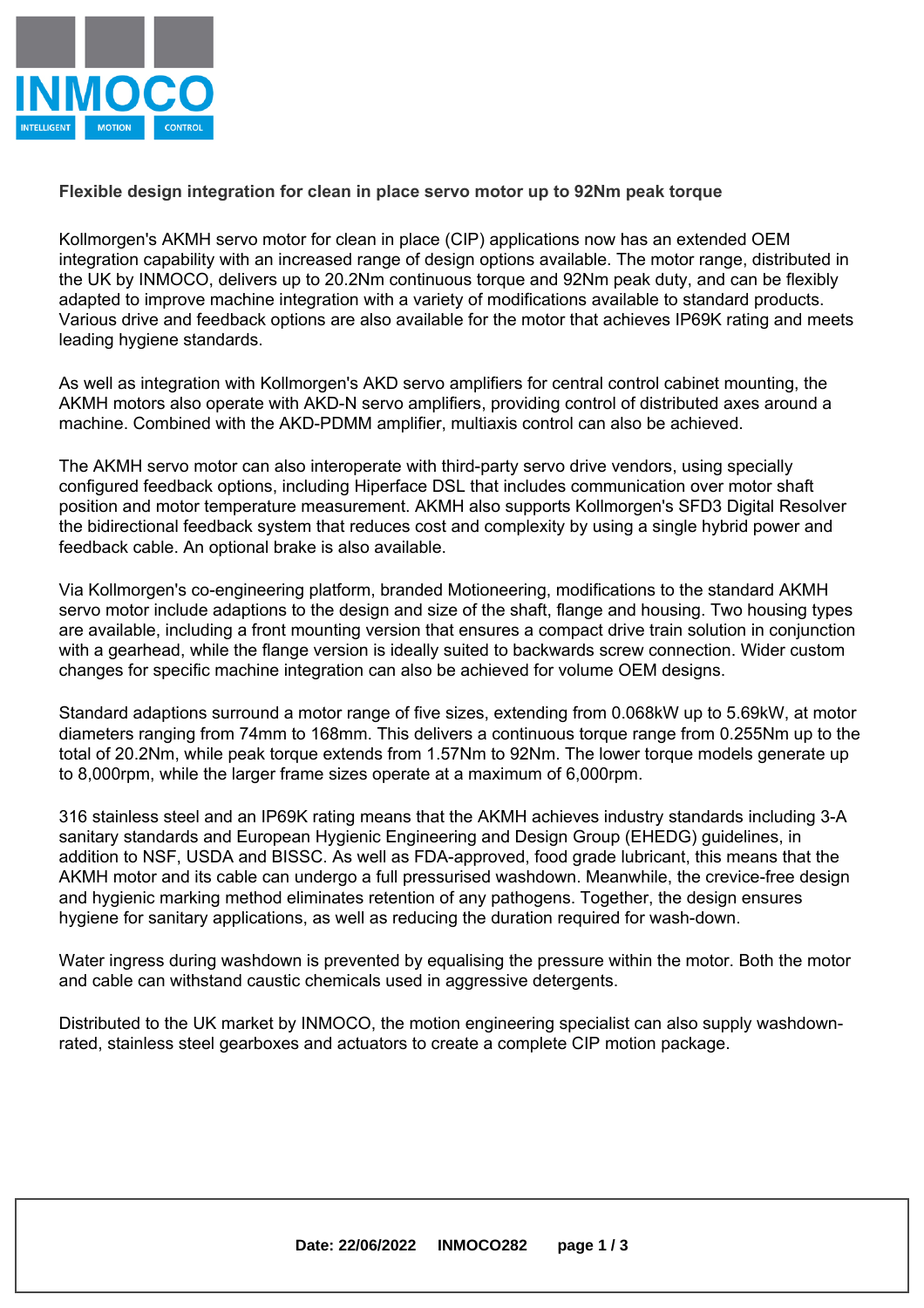

## **About Kollmorgen**

**Kollmorgen** has more than 100 years of motion experience, proven in the industry's highest-performing, most reliable motors, drives, linear actuators, gearheads, AGV control solutions and automation platforms. Kollmorgen delivers breakthrough solutions that are unmatched in performance, reliability and ease of use, giving machine builders an irrefutable marketplace advantage.

## **About INMOCO**

Established in 1987, INMOCO now offers an extensive range of motion control equipment including: compact servo amplifiers, position controllers, stepper motors, PLC controllers, linear motors, sensors, electric actuators and gearheads. INMOCO's product portfolio is supported by extensive applications and technical expertise, in addition to customer-specified electro-mechanical development and sub-assembly services; including calibrating and testing in <sup>a</sup> class 10,000 clean room facility.

The image(s) distributed with this press release may only be used to accompany this copy, and are subject to copyright. Please contact DMA Europa if you wish to license the image for further use.